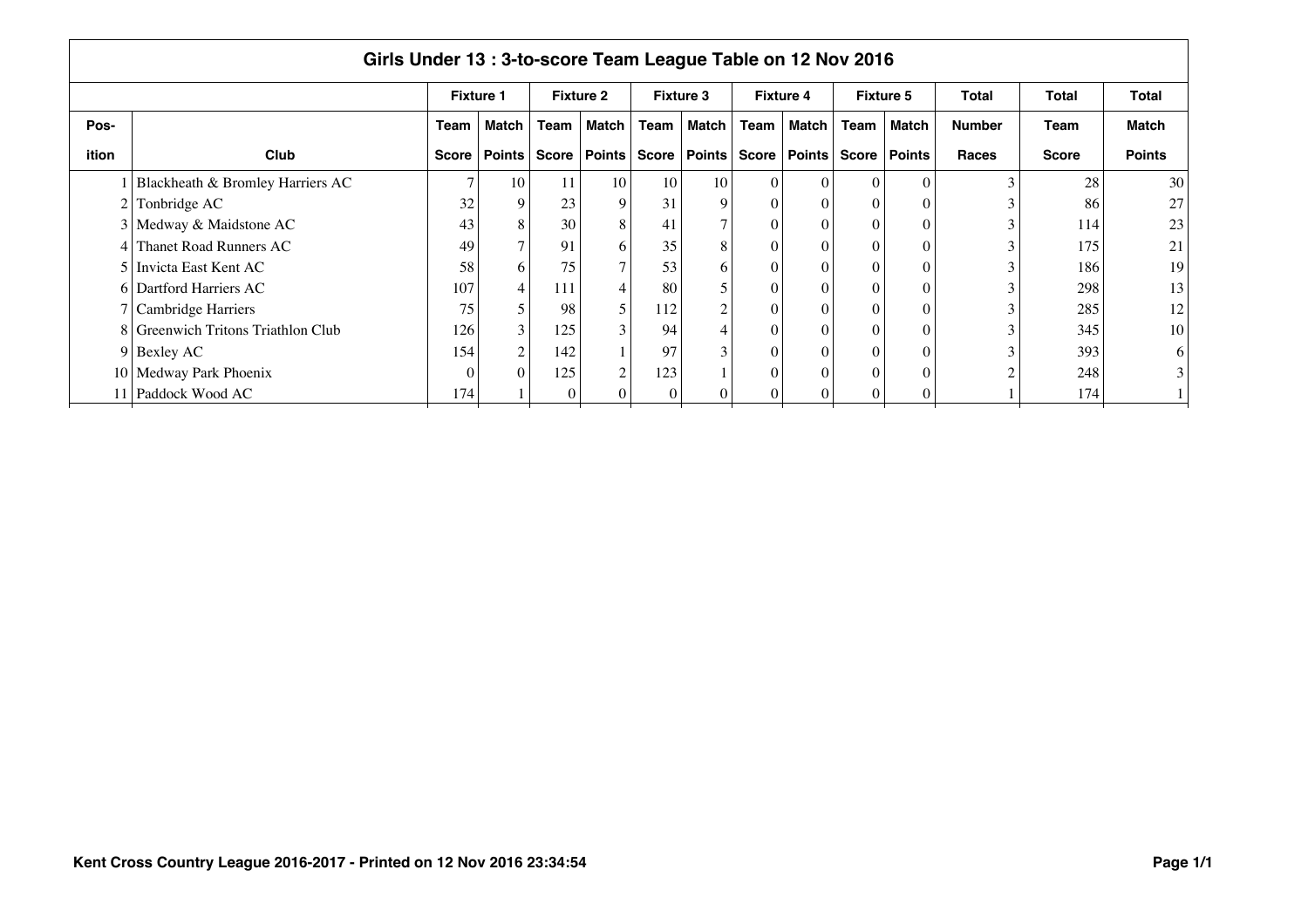| Boys Under 13: 3-to-score Team League Table on 12 Nov 2016 |                                  |                  |                |              |                  |              |                  |              |                  |              |                  |               |              |                |
|------------------------------------------------------------|----------------------------------|------------------|----------------|--------------|------------------|--------------|------------------|--------------|------------------|--------------|------------------|---------------|--------------|----------------|
|                                                            |                                  | <b>Fixture 1</b> |                |              | <b>Fixture 2</b> |              | <b>Fixture 3</b> |              | <b>Fixture 4</b> |              | <b>Fixture 5</b> | Total         | <b>Total</b> | <b>Total</b>   |
| Pos-                                                       |                                  | Team             | <b>Match</b>   | <b>Team</b>  | Match            | <b>Team</b>  | <b>Match</b>     | Team         | <b>Match</b>     | Team         | <b>Match</b>     | <b>Number</b> | Team         | <b>Match</b>   |
| ition                                                      | Club                             | Score            | <b>Points</b>  | <b>Score</b> | <b>Points</b>    | <b>Score</b> | Points           | <b>Score</b> | <b>Points</b>    | <b>Score</b> | Points           | <b>Races</b>  | <b>Score</b> | <b>Points</b>  |
|                                                            | Tonbridge AC                     |                  | q              | 6            |                  | 24           | 8                |              |                  |              |                  |               | 37           | 26             |
|                                                            | Blackheath & Bromley Harriers AC | 20               | 8              | 22           | 8                |              | 9                |              | $\theta$         |              | $\Omega$         |               | 49           | 25             |
|                                                            | 3 Medway & Maidstone AC          | 54               |                | 38           |                  | 38           |                  |              | $\theta$         |              | $\Omega$         |               | 130          | 21             |
|                                                            | 4 Cambridge Harriers             | 98               | 6              | 93           |                  | 75           |                  |              | $\theta$         |              | $\Omega$         |               | 266          | 16             |
|                                                            | Thanet Road Runners AC           | 114              | 3              | 70           | 6                | 70,          | 6                | $\Omega$     | $\theta$         |              | $\Omega$         |               | 254          | 15             |
|                                                            | 6 Judd School                    | 112              | 5              | 125          |                  | 96           |                  |              | $\theta$         |              | $\Omega$         |               | 333          | 13             |
|                                                            | 7 Bexley AC                      | 114              | $\overline{4}$ | 157          | 2                | 103          | 3                | $\Omega$     | $\theta$         |              | $\Omega$         |               | 374          | $\overline{9}$ |
|                                                            | 8 Dartford Harriers AC           | 117              | $\Omega$       | 127          |                  | 122          | $\bigcap$        |              | $\Omega$         |              |                  |               | 366          |                |
|                                                            | $9 \mid S$ -Factor AC            | 167              |                | 181          |                  | 137          |                  |              |                  |              |                  |               | 485          | 3              |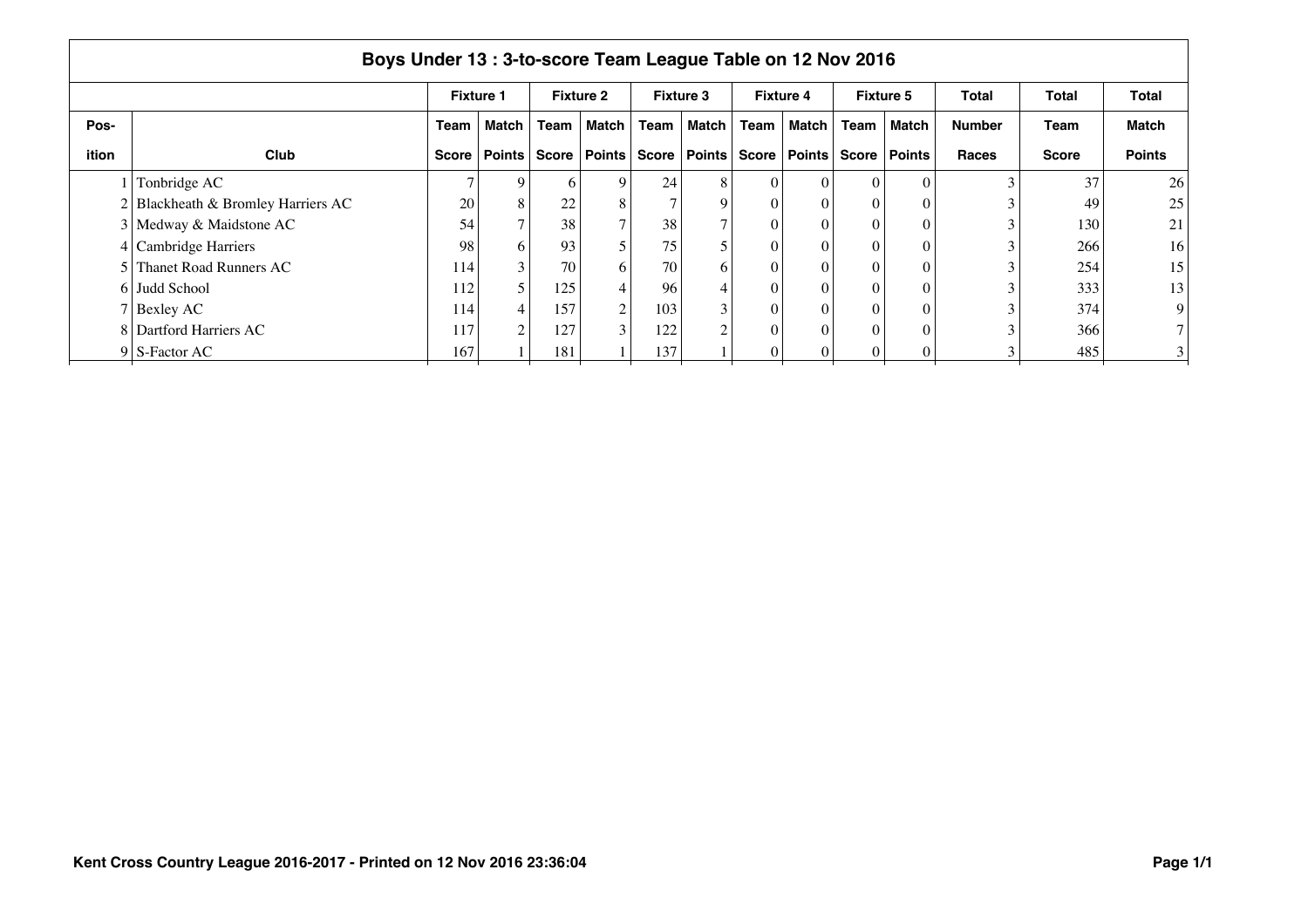| Girls Under 15: 3-to-score Team League Table on 12 Nov 2016 |                                  |                  |               |              |                  |      |                  |              |                  |              |                  |               |              |                |
|-------------------------------------------------------------|----------------------------------|------------------|---------------|--------------|------------------|------|------------------|--------------|------------------|--------------|------------------|---------------|--------------|----------------|
|                                                             |                                  | <b>Fixture 1</b> |               |              | <b>Fixture 2</b> |      | <b>Fixture 3</b> |              | <b>Fixture 4</b> |              | <b>Fixture 5</b> | <b>Total</b>  | Total        | <b>Total</b>   |
| Pos-                                                        |                                  | Team             | Match         | Team         | Match            | Team | Match            | Team         | l Match          | Team         | Match            | <b>Number</b> | Team         | <b>Match</b>   |
| <b>ition</b>                                                | Club                             | <b>Score</b>     | <b>Points</b> | <b>Score</b> | <b>Points</b>    |      | Score   Points   | <b>Score</b> | <b>Points</b>    | <b>Score</b> | <b>Points</b>    | Races         | <b>Score</b> | <b>Points</b>  |
|                                                             | Blackheath & Bromley Harriers AC | <sub>0</sub>     | 6             | 13           |                  | 16   | 6                |              | $\theta$         |              | $\Omega$         |               | 35           | 19             |
|                                                             | Tonbridge AC                     | 23               |               | 21           | 6                | 15   |                  |              | 0                |              |                  |               | 59           | 18             |
|                                                             | 3 Invicta East Kent AC           | 43               |               | 37           |                  | 25   |                  |              | 0                |              |                  |               | 105          | 14             |
|                                                             | Thanet Road Runners AC           | 50               | 3             | 50           |                  | 62   |                  |              | $\theta$         |              |                  |               | 162          | 9 <sup>1</sup> |
|                                                             | 5 Dartford Harriers AC           | 58               | $\sim$        | 69           |                  | 37   |                  |              | 0                |              |                  |               | 164          | 9 <sup>1</sup> |
|                                                             | 6 Medway & Maidstone AC          | 74               |               | 69           |                  | 45   | $\sim$           |              | 0                |              |                  |               | 188          | 6              |
|                                                             | 7 Cambridge Harriers             |                  |               | 135          |                  | 120  |                  |              |                  |              |                  |               | 255          | $\overline{2}$ |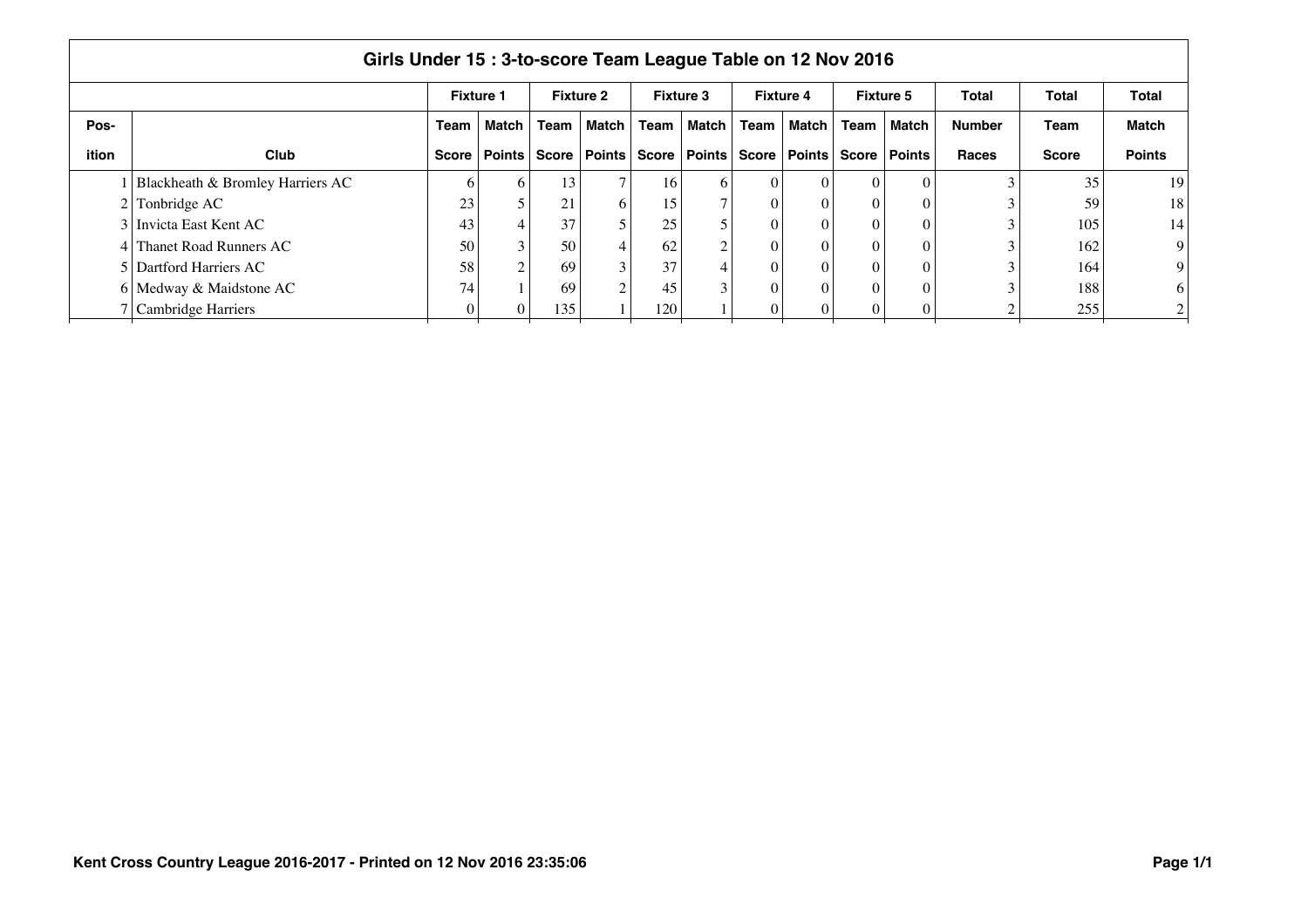| Boys Under 15: 3-to-score Team League Table on 12 Nov 2016 |                                    |          |                  |      |                  |                |                                 |          |                  |              |                  |               |              |               |
|------------------------------------------------------------|------------------------------------|----------|------------------|------|------------------|----------------|---------------------------------|----------|------------------|--------------|------------------|---------------|--------------|---------------|
|                                                            |                                    |          | <b>Fixture 1</b> |      | <b>Fixture 2</b> |                | <b>Fixture 3</b>                |          | <b>Fixture 4</b> |              | <b>Fixture 5</b> | Total         | Total        | <b>Total</b>  |
| Pos-                                                       |                                    | Team     | Match            | Team | <b>Match</b>     | Team           | Match                           | Team     | Match            | Team         | Match            | <b>Number</b> | Team         | <b>Match</b>  |
| ition                                                      | Club                               |          | Score   Points   |      |                  |                | Score   Points   Score   Points |          | Score   Points   | <b>Score</b> | <b>Points</b>    | <b>Races</b>  | <b>Score</b> | <b>Points</b> |
|                                                            | Tonbridge AC                       | 18       | 10               | 23   | 11               | 36             | 6                               | 0        | $\theta$         |              |                  |               | 77           | 27            |
|                                                            | 2 Invicta East Kent AC             | 23       | 9                | 33   | 9                | 26             | 8                               | 0        | $\overline{0}$   |              | $\Omega$         |               | 82           | 26            |
|                                                            | $3$ Bexley AC                      | 42       | 6                | 27   | 10 <sub>1</sub>  | 18             | 9                               | $\theta$ | $\overline{0}$   |              |                  |               | 87           | 25            |
|                                                            | 4 Medway & Maidstone AC            | 35       | 8                | 51   |                  | 34             |                                 | $\theta$ | $\overline{0}$   |              | $\theta$         |               | 120          | 22            |
|                                                            | 5 Blackheath & Bromley Harriers AC | 36       | 7 <sub>1</sub>   | 46   | 8                | 41             |                                 | $\theta$ | $\overline{0}$   |              | $\theta$         |               | 123          | 20            |
|                                                            | 6 Cambridge Harriers               | 85       | $\overline{4}$   | 59   | 6                | 109            |                                 | $\Omega$ | $\Omega$         |              | $\Omega$         |               | 253          | 13            |
|                                                            | 7 Beech Grove Academy              | 106      | $\overline{3}$   | 87   | 5 <sub>1</sub>   | 65             |                                 | 0        | $\Omega$         |              | $\Omega$         |               | 258          | 12            |
| 81                                                         | <b>Judd School</b>                 | 160      | $\overline{2}$   | 151  | 2 <sub>1</sub>   | 117            | $\sim$                          |          | $\theta$         |              | $\Omega$         |               | 428          | 6             |
|                                                            | 9   Medway Park Phoenix            | 208      |                  | 189  |                  | 138            |                                 | 0        | $\overline{0}$   |              | $\Omega$         |               | 535          | 3             |
|                                                            | 10 Dartford Harriers AC            | 77       | 5                | 94   |                  | $\Omega$       | $\Omega$                        |          | $\Omega$         |              |                  |               | 171          | 9             |
|                                                            | Thanet Road Runners AC             | $\Omega$ | $\theta$         | 136  |                  | $\overline{0}$ |                                 |          |                  |              |                  |               | 136          | 3             |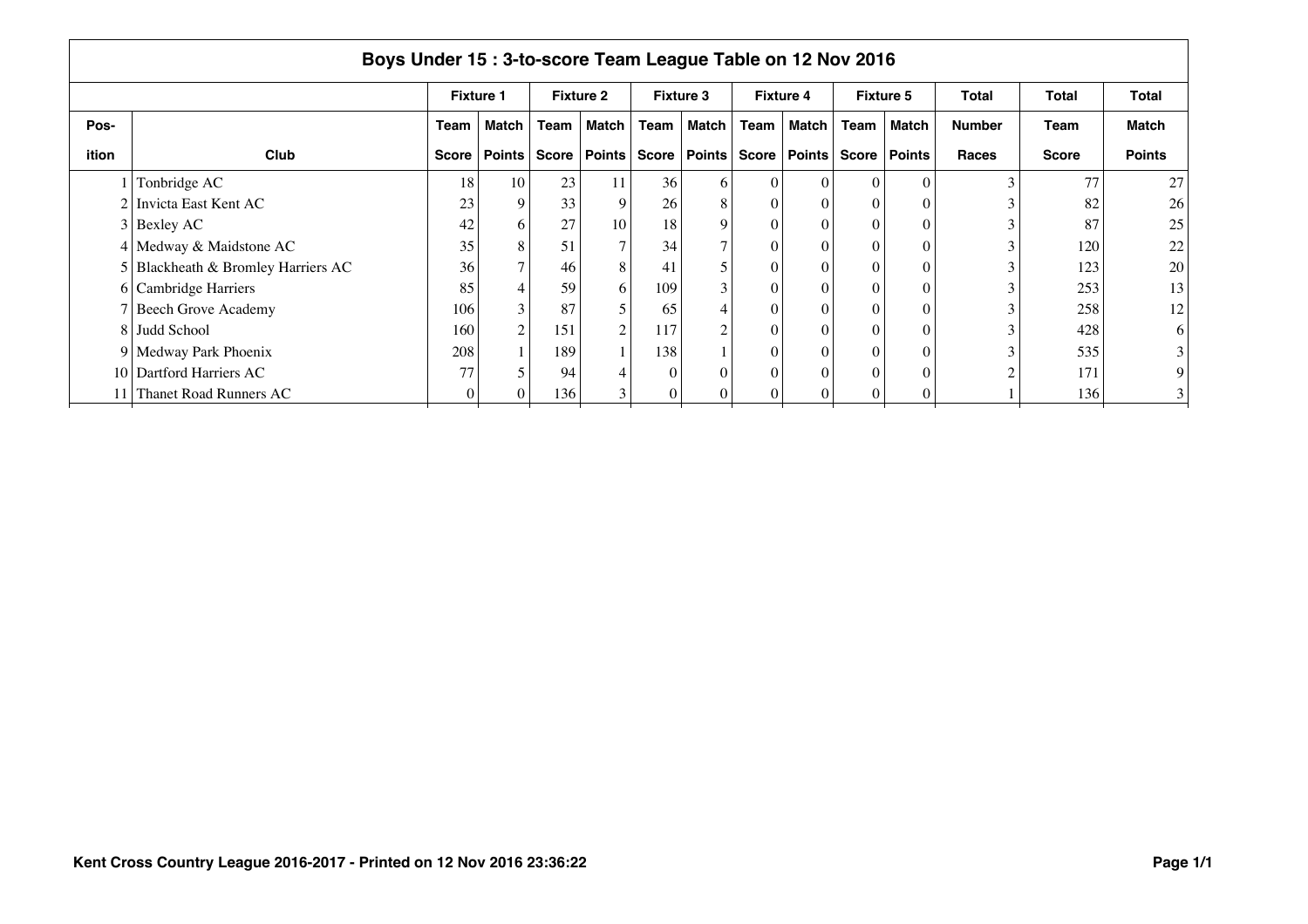|       | Women Under 17 : 3-to-score Team League Table on 12 Nov 2016 |                  |                |       |                  |      |                         |      |                        |      |                  |               |              |                 |  |
|-------|--------------------------------------------------------------|------------------|----------------|-------|------------------|------|-------------------------|------|------------------------|------|------------------|---------------|--------------|-----------------|--|
|       |                                                              | <b>Fixture 1</b> |                |       | <b>Fixture 2</b> |      | Fixture 3               |      | <b>Fixture 4</b>       |      | <b>Fixture 5</b> | Total         | Total        | <b>Total</b>    |  |
| Pos-  |                                                              | Team             | Match I        | Team  | Match I          | Team | Match                   | Team | Match I                | Team | Match            | <b>Number</b> | <b>Team</b>  | <b>Match</b>    |  |
| ition | Club                                                         |                  | Score   Points | Score |                  |      | Points   Score   Points |      | Score   Points   Score |      | Points           | Races         | <b>Score</b> | <b>Points</b>   |  |
|       | Blackheath & Bromley Harriers AC                             | 19               |                | 18    |                  | 17   |                         |      | $\theta$               |      |                  |               | 54           | 13 <sup>1</sup> |  |
|       | 2 Dartford Harriers AC                                       | 35               | $\sim$         | 22    | 4                | 35   |                         |      | 0                      |      |                  |               | 92           | 7 <sup>1</sup>  |  |
|       | 3 Cambridge Harriers                                         | 53               |                | 40    |                  | 27   |                         |      | $\theta$               |      |                  |               | 120          |                 |  |
|       | Tonbridge AC                                                 | 25               |                | 29    |                  |      |                         |      | $\theta$               |      | $\Omega$         |               | 54           | <sup>6</sup>    |  |
|       | Invicta East Kent AC                                         |                  |                | 33    |                  | 32   |                         |      |                        |      |                  |               | 65           |                 |  |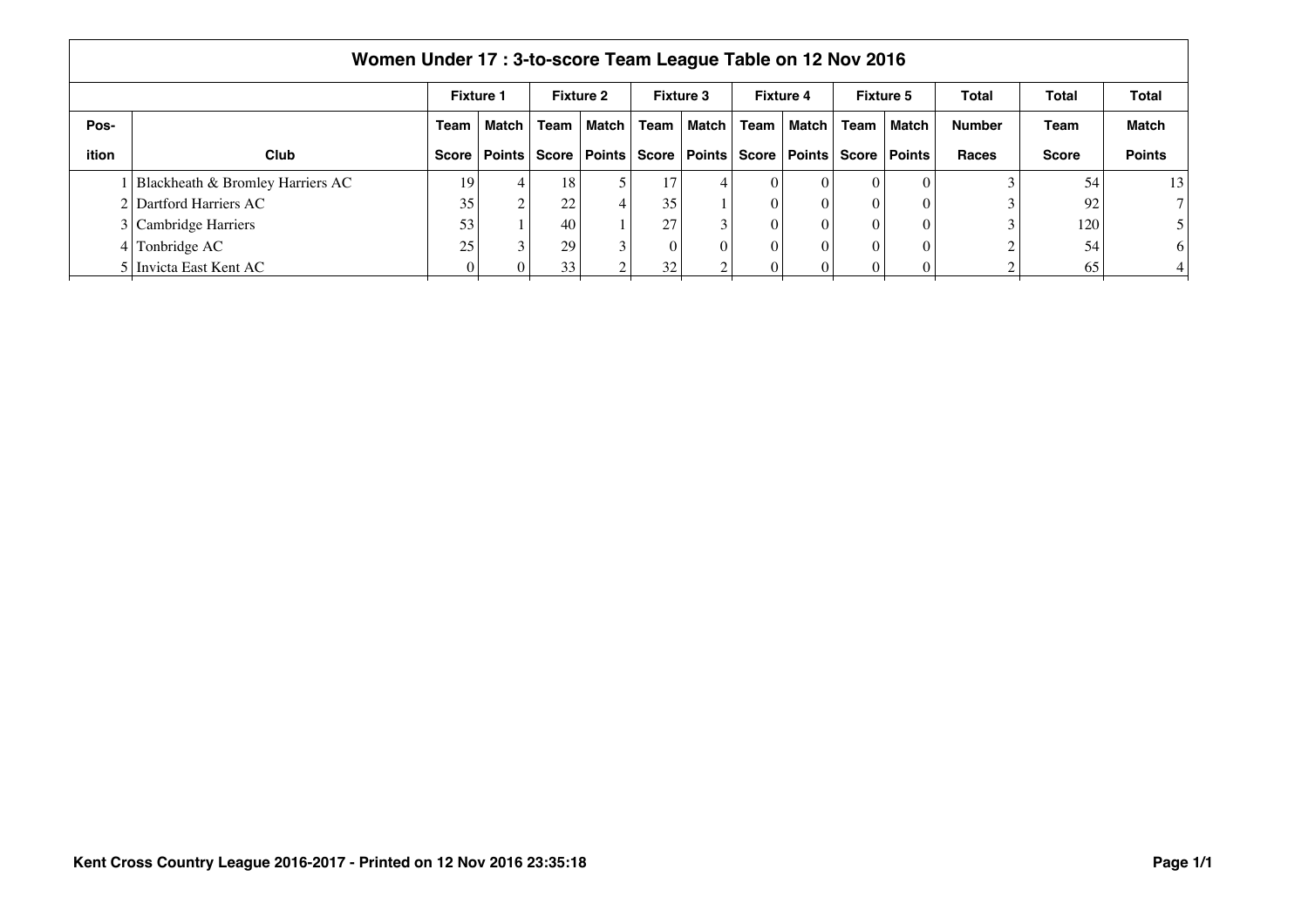| Men Under 17 : 3-to-score Team League Table on 12 Nov 2016 |                                      |                  |              |              |                  |              |                  |              |                  |              |                  |               |              |                 |
|------------------------------------------------------------|--------------------------------------|------------------|--------------|--------------|------------------|--------------|------------------|--------------|------------------|--------------|------------------|---------------|--------------|-----------------|
|                                                            |                                      | <b>Fixture 1</b> |              |              | <b>Fixture 2</b> |              | <b>Fixture 3</b> |              | <b>Fixture 4</b> |              | <b>Fixture 5</b> | Total         | Total        | <b>Total</b>    |
| Pos-                                                       |                                      | Team             | <b>Match</b> | <b>Team</b>  | Match            | Team         | Match            | Team         | <b>Match</b>     | Team         | Match            | <b>Number</b> | Team         | <b>Match</b>    |
| ition                                                      | <b>Club</b>                          | <b>Score</b>     | Points       | <b>Score</b> | Points           | Score I      | Points I         | <b>Score</b> | Points           | <b>Score</b> | <b>Points</b>    | Races         | <b>Score</b> | <b>Points</b>   |
|                                                            | Tonbridge AC                         | <sub>0</sub>     |              |              | 7                | <sub>0</sub> | 6                |              | $\theta$         | 0            | 0                |               | 21           | 20              |
|                                                            | $2$ Blackheath & Bromley Harriers AC | 37               | h            | 32           | 6                | 29           |                  |              | 0                |              |                  |               | 98           | 17 <sup>1</sup> |
|                                                            | 3 Cambridge Harriers                 | 41               |              | 42           | 5                | 72           |                  |              | 0                |              |                  |               | 155          | 12              |
|                                                            | 4 Invicta East Kent AC               | 48               |              | 63           | $\sim$           | 50           |                  |              | 0                |              |                  |               | 161          | 10 <sup>1</sup> |
|                                                            | 5 Medway & Maidstone AC              | 59               | $\sim$       | 54           |                  | 51           |                  |              | 0                |              |                  |               | 164          | 10 <sup>1</sup> |
|                                                            | 6 Beech Grove Academy                | 92               |              | 67           |                  | 91           |                  |              | 0                |              |                  |               | 250          | 3 <sup>1</sup>  |
|                                                            | 7 Dartford Harriers AC               | 66               |              | 60           |                  |              |                  |              | 0                |              |                  |               | 126          | 5 <sup>1</sup>  |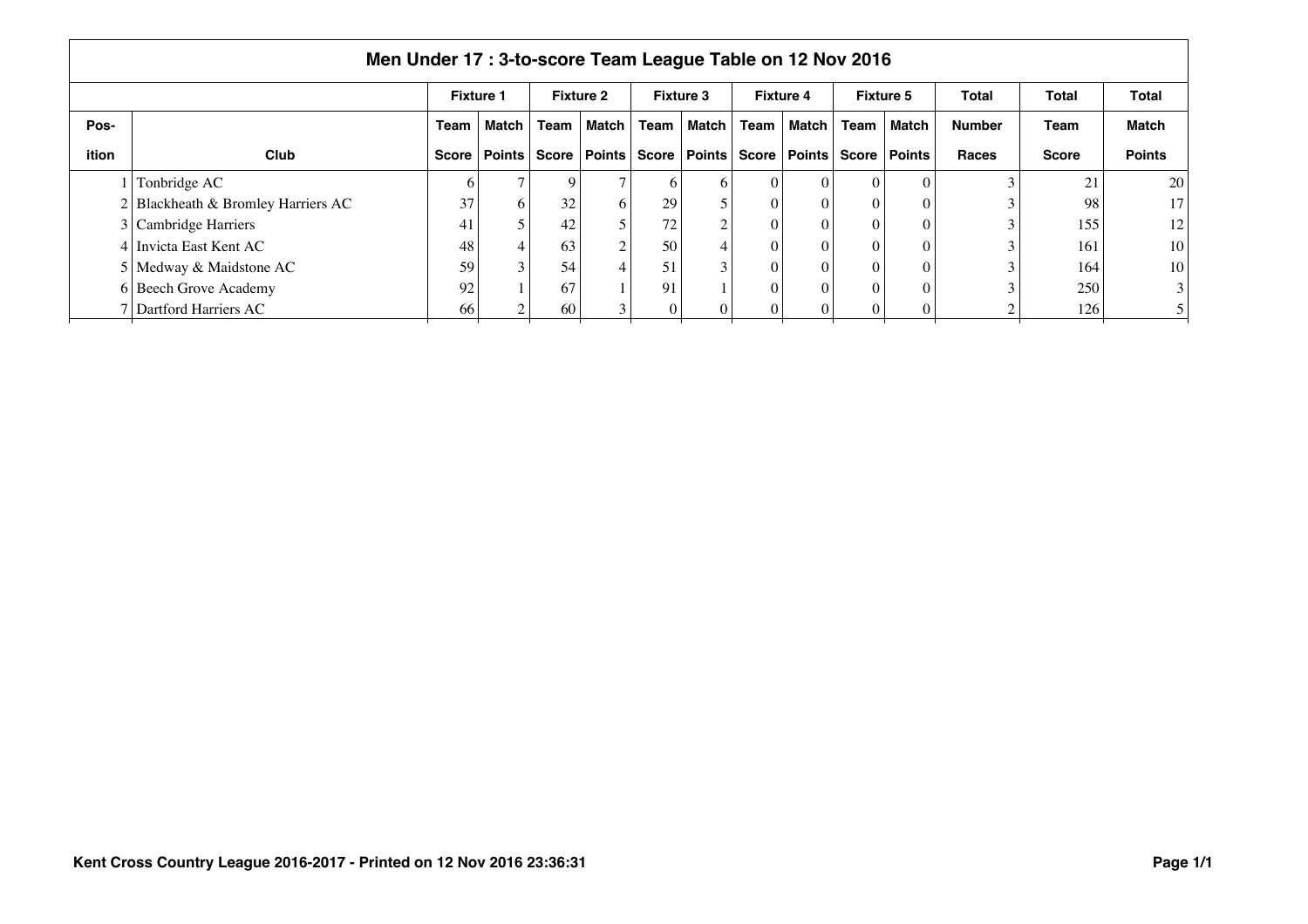|       | Women Under 20: 3-to-score Team League Table on 12 Nov 2016 |  |                                                                                    |   |                  |  |                                                |  |                  |  |                  |               |              |               |
|-------|-------------------------------------------------------------|--|------------------------------------------------------------------------------------|---|------------------|--|------------------------------------------------|--|------------------|--|------------------|---------------|--------------|---------------|
|       |                                                             |  | <b>Fixture 1</b>                                                                   |   | <b>Fixture 2</b> |  | <b>Fixture 3</b>                               |  | <b>Fixture 4</b> |  | <b>Fixture 5</b> | Total         | Total        | <b>Total</b>  |
| Pos-  |                                                             |  | Team   Match   Team                                                                |   |                  |  | │ Match │ Team │ Match │ Team │ Match │ Team ∣ |  |                  |  | ∣ Match          | <b>Number</b> | Team         | <b>Match</b>  |
| ition | Club                                                        |  | Score   Points   Score   Points   Score   Points   Score   Points   Score   Points |   |                  |  |                                                |  |                  |  |                  | <b>Races</b>  | <b>Score</b> | <b>Points</b> |
|       | Cambridge Harriers                                          |  |                                                                                    | 0 |                  |  |                                                |  |                  |  |                  |               | 11           |               |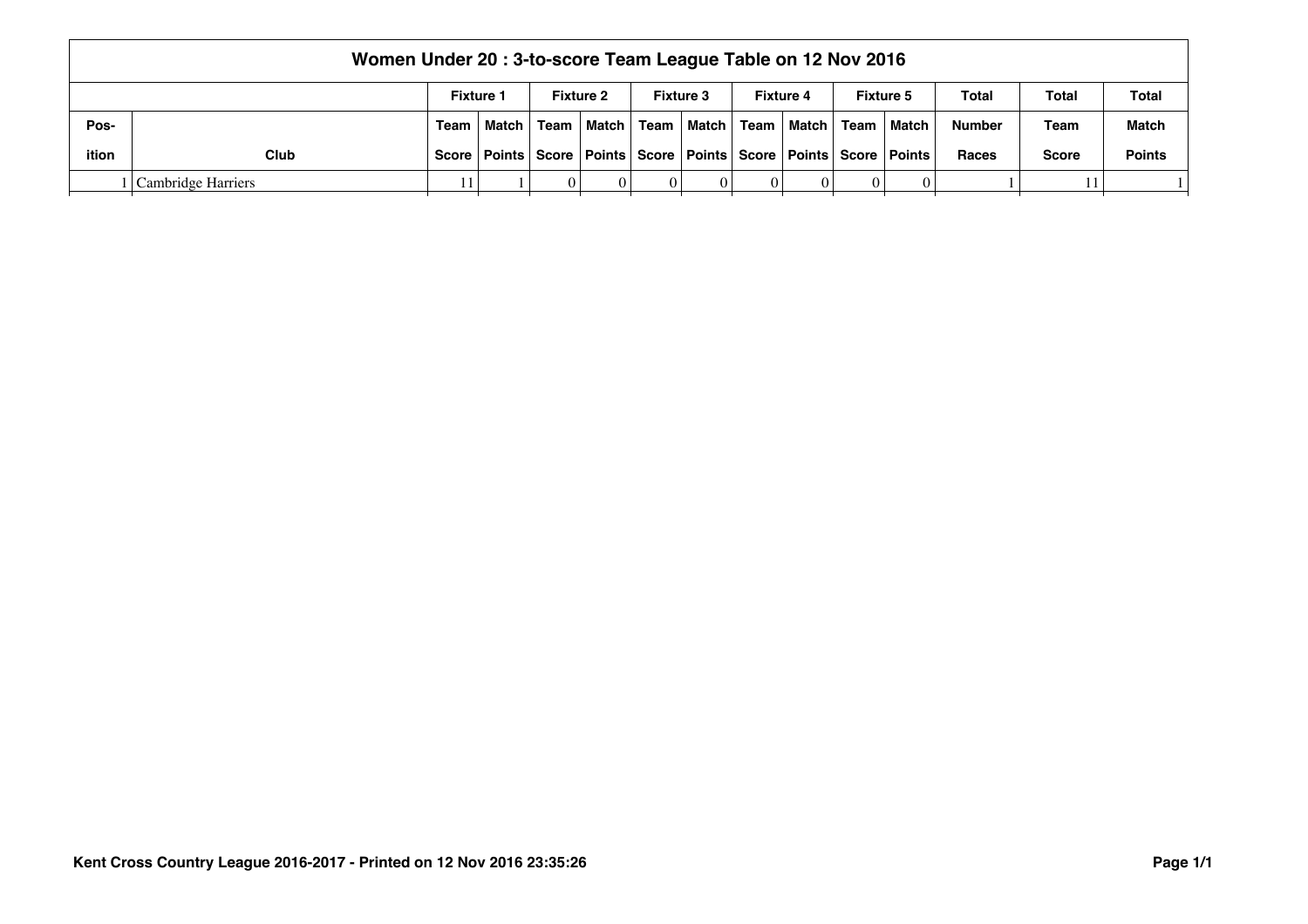|       | Men Under 20: 3-to-score Team League Table on 12 Nov 2016 |                  |                        |      |                         |        |                  |             |                        |  |                  |               |              |                |
|-------|-----------------------------------------------------------|------------------|------------------------|------|-------------------------|--------|------------------|-------------|------------------------|--|------------------|---------------|--------------|----------------|
|       |                                                           | <b>Fixture 1</b> |                        |      | <b>Fixture 2</b>        |        | <b>Fixture 3</b> |             | <b>Fixture 4</b>       |  | <b>Fixture 5</b> | Total         | Total        | Total          |
| Pos-  |                                                           |                  | Match I                | Team | Match I                 | Team l | ∣ Match I        | <b>Team</b> | ∣Match ∣ Team          |  | Match            | <b>Number</b> | Team         | <b>Match</b>   |
| ition | <b>Club</b>                                               |                  | Score   Points   Score |      | Points   Score   Points |        |                  |             | Score   Points   Score |  | Points           | <b>Races</b>  | <b>Score</b> | <b>Points</b>  |
|       | Beech Grove Academy                                       | 15               |                        | 18   |                         |        |                  |             | $\theta$               |  | $\Omega$         |               | 44           |                |
|       | $2$ Medway & Maidstone AC                                 |                  | $\sim$                 | 26   |                         |        |                  |             |                        |  | $\Omega$         |               | 37           | $\frac{3}{ }$  |
|       | 3 Dartford Harriers AC                                    |                  |                        | 18   |                         |        |                  |             |                        |  | $\Omega$         |               | 18           | 2 <sub>1</sub> |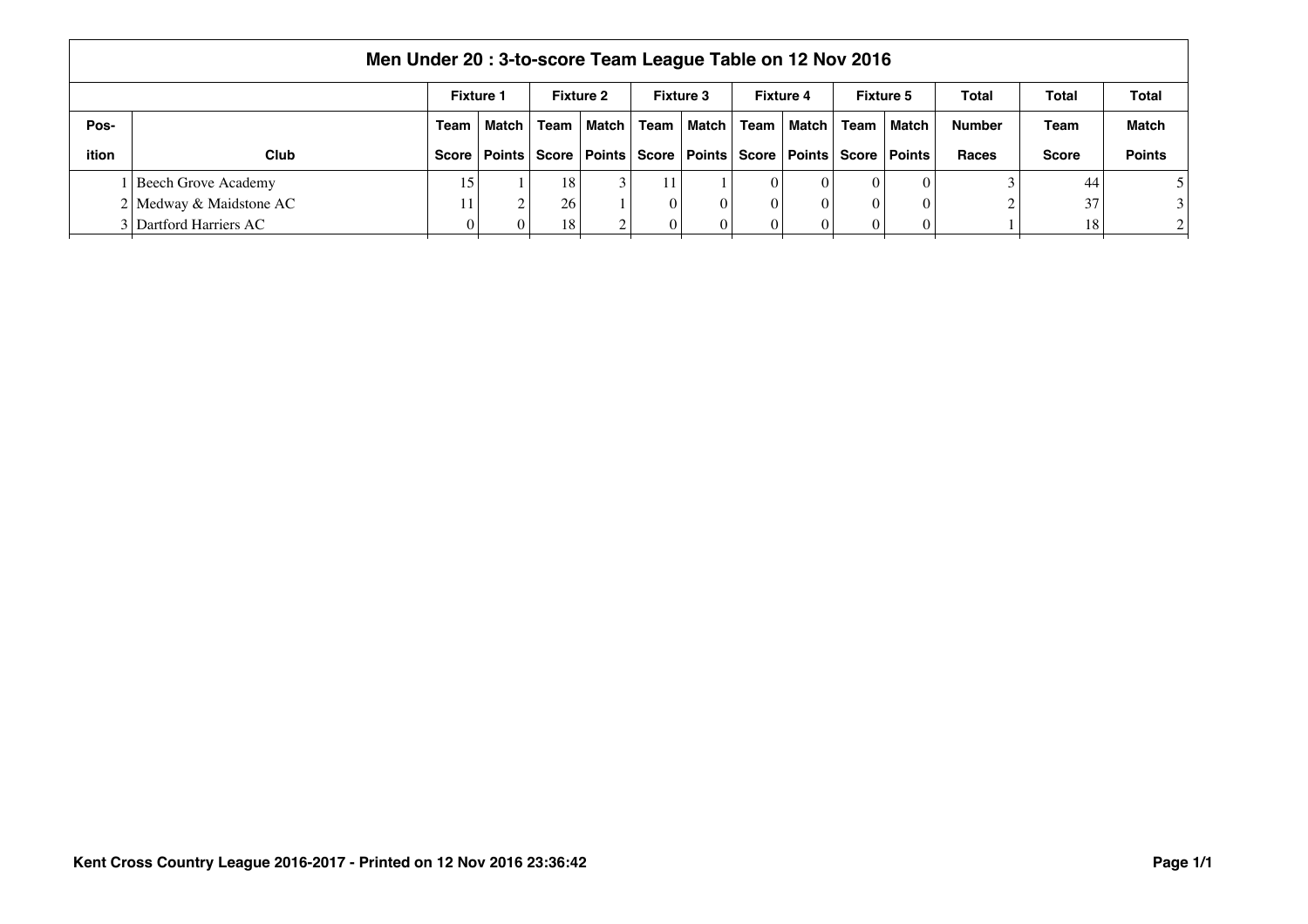| Senior Men: 4-to-score Team League Table on 12 Nov 2016 |                                     |                  |                |              |                  |          |                  |                |                  |          |                  |               |              |                |
|---------------------------------------------------------|-------------------------------------|------------------|----------------|--------------|------------------|----------|------------------|----------------|------------------|----------|------------------|---------------|--------------|----------------|
|                                                         |                                     | <b>Fixture 1</b> |                |              | <b>Fixture 2</b> |          | <b>Fixture 3</b> |                | <b>Fixture 4</b> |          | <b>Fixture 5</b> | <b>Total</b>  | <b>Total</b> | <b>Total</b>   |
| Pos-                                                    |                                     | Team             | <b>Match</b>   | Team         | Match            | Team     | <b>Match</b>     | Team           | Match            | Team     | <b>Match</b>     | <b>Number</b> | <b>Team</b>  | <b>Match</b>   |
| ition                                                   | Club                                | <b>Score</b>     | <b>Points</b>  | <b>Score</b> | Points           |          | Score   Points   |                | Score   Points   |          | Score   Points   | <b>Races</b>  | <b>Score</b> | <b>Points</b>  |
|                                                         | Medway & Maidstone AC               | 13               | 20             | 26           | 20               | 41       | 17               | $\theta$       | $\theta$         | $\Omega$ | $\theta$         |               | 80           | 57             |
| 2                                                       | Tonbridge AC                        | 30               | 19             | 67           | 18               | 20       | 18               | $\theta$       | $\Omega$         | $\Omega$ | $\Omega$         |               | 117          | 55             |
| 3                                                       | Blackheath & Bromley Harriers AC    | 96               | 18             | 51           | 19               | 49       | 16               | $\Omega$       | $\Omega$         | $\Omega$ | $\Omega$         |               | 196          | 53             |
| 4                                                       | Dartford Harriers AC                | 112              | 17             | 68           | 17               | 137      | 15               | $\Omega$       | $\boldsymbol{0}$ | $\theta$ | $\theta$         |               | 317          | 49             |
| 5                                                       | Cambridge Harriers                  | 141              | 16             | 108          | 16               | 150      | 14               | $\theta$       | $\boldsymbol{0}$ | $\Omega$ | $\Omega$         |               | 399          | 46             |
| 6                                                       | South Kent Harriers                 | 159              | 15             | 178          | 14               | 204      | 13               | $\theta$       | $\theta$         | $\Omega$ | $\Omega$         |               | 541          | 42             |
|                                                         | Bexley AC                           | 203              | 13             | 108          | 15               | 266      | 11               | $\theta$       | $\theta$         | $\theta$ | $\Omega$         |               | 577          | 39             |
| 8                                                       | Tunbridge Wells Harriers            | 172              | 14             | 183          | 13               | 228      | 12               | $\overline{0}$ | $\Omega$         | $\Omega$ | $\Omega$         |               | 583          | 39             |
|                                                         | 9 Crystal Palace Triathletes        | 222              | 12             | 294          | 12               | 284      | 9                | $\Omega$       | $\Omega$         | $\Omega$ | $\Omega$         |               | 800          | 33             |
|                                                         | 10 Greenwich Tritons Triathlon Club | 288              | 11             | 302          | 11               | 400      | $\overline{7}$   | $\theta$       | $\theta$         | $\Omega$ | $\theta$         |               | 990          | 29             |
| 11                                                      | Istead & Ifield Harriers            | 299              | 10             | 376          | $\tau$           | 277      | 10               | $\theta$       | $\overline{0}$   | $\Omega$ | $\theta$         |               | 952          | 27             |
|                                                         | 12 Sevenoaks AC                     | 412              | 9              | 345          | 9                | 414      | 6                | $\theta$       | $\theta$         | $\theta$ | $\Omega$         |               | 1171         | 24             |
|                                                         | 13 Orpington Road Runners           | 413              | 8              | 370          | 8                | 399      | 8                | $\Omega$       | $\theta$         | $\Omega$ | $\Omega$         |               | 1182         | 24             |
| 14                                                      | Folkestone RC                       | 557              | $\sqrt{2}$     | 338          | 10               | 436      | $\overline{5}$   | $\Omega$       | $\Omega$         | $\Omega$ | $\Omega$         |               | 1331         | 17             |
| 15 <sup>1</sup>                                         | <b>Beckenham RC</b>                 | 476              | $\overline{4}$ | 445          | 5                | 459      | $\overline{4}$   | $\Omega$       | $\Omega$         | $\Omega$ | $\Omega$         |               | 1380         | 13             |
| 16                                                      | <b>Dartford Road Runners</b>        | 453              | $\tau$         | 456          | 3                | 531      | 3                | $\theta$       | $\boldsymbol{0}$ | $\Omega$ | $\theta$         |               | 1440         | 13             |
| 17                                                      | Weald Triathlon Club                | 462              | 6              | 448          | 4                | 587      | $\overline{2}$   | $\Omega$       | $\mathbf{0}$     | $\Omega$ | $\Omega$         |               | 1497         | 12             |
|                                                         | 18 Maidstone Harriers               | 519              | 3              | 532          | $\overline{c}$   | 621      |                  | $\Omega$       | $\Omega$         | $\Omega$ | $\Omega$         |               | 1672         | 6              |
| 19                                                      | Medway Triathlon Club               | 474              | 5              | 421          | 6                | $\Omega$ | $\Omega$         | $\Omega$       | $\Omega$         | $\Omega$ | $\Omega$         |               | 895          | 11             |
| 20                                                      | <b>Rebel Runners Medway</b>         | 588              |                | 635          |                  | $\theta$ | $\Omega$         | $\Omega$       | $\theta$         | $\Omega$ | $\Omega$         |               | 1223         | $\overline{c}$ |